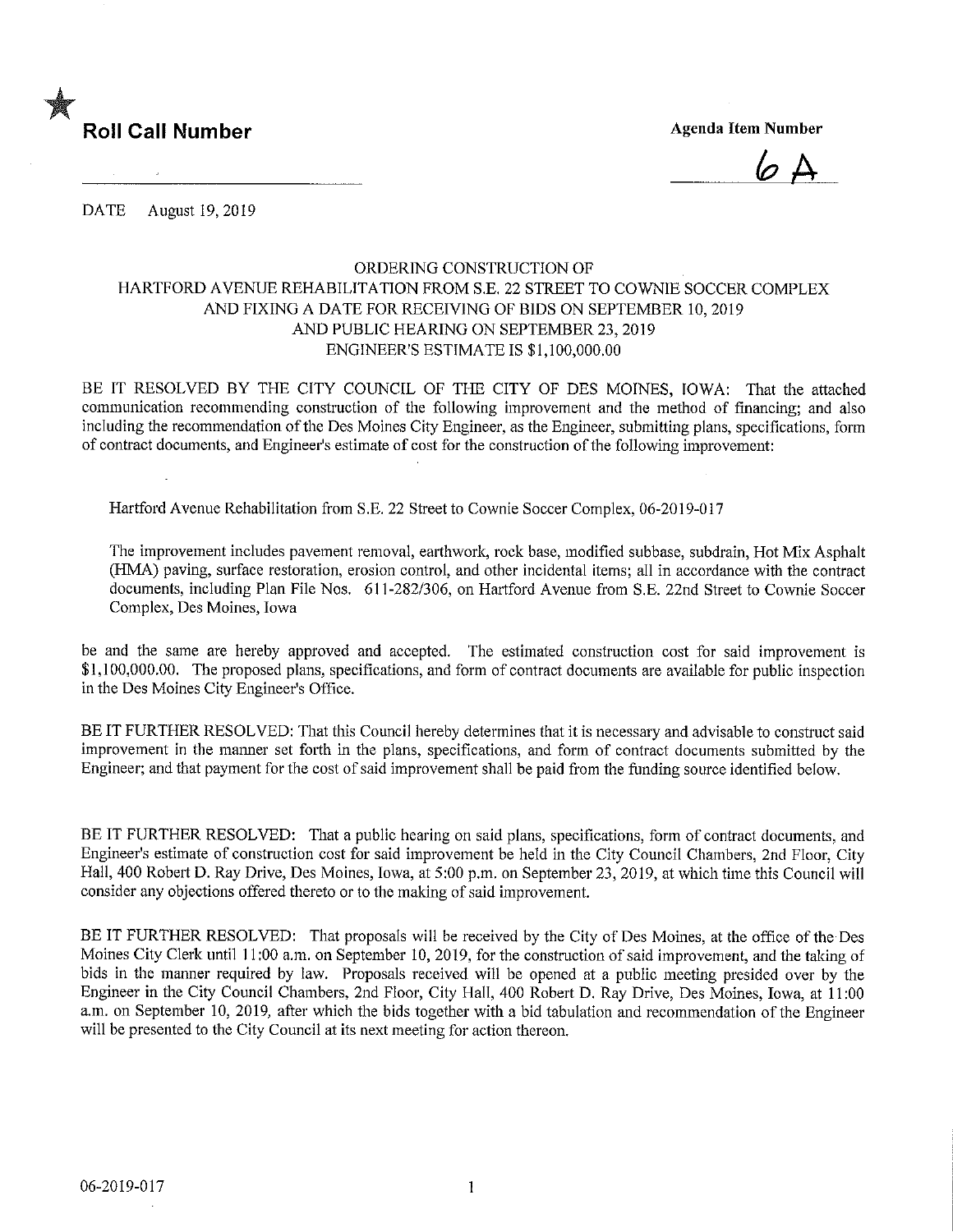

 $\varphi$   $\land$ 

DATE August 19, 2019

BE IT FURTHER RESOLVED: That an appropriate Notice to Bidders for said improvement be posted, and Notice of Public Hearing for said improvement be published in the Des Momes Register, all as provided and directed by Chapter 26 and/or 314, Code of Iowa.

(City Council Communication Number  $\frac{14-371}{1}$  attached.)

Moved by to adopt.

Kathleen Vanderpool Deputy City Attorney

FORM APPROVED: FUNDS AVAILABLE

Robert L. Fagen Des Moines Finance Director

^[j<Funding Source: 2019-2020 CIP, Page Street, Street Improvements - LOSST, ST800, LOSST Monies

| <b>COUNCIL ACTION</b> | <b>YEAS</b> | <b>NAYS</b> | <b>PASS</b>     | <b>ABSENT</b> |  |
|-----------------------|-------------|-------------|-----------------|---------------|--|
| <b>COWNIE</b>         |             |             |                 |               |  |
| <b>BOESEN</b>         |             |             |                 |               |  |
| <b>COLEMAN</b>        |             |             |                 |               |  |
| <b>GATTO</b>          |             |             |                 |               |  |
| <b>GRAY</b>           |             |             |                 |               |  |
| <b>MANDELBAUM</b>     |             |             |                 |               |  |
| WESTERGAARD           |             |             |                 |               |  |
| <b>TOTAL</b>          |             |             |                 |               |  |
| <b>MOTION CARRIED</b> |             |             | <b>APPROVED</b> |               |  |
|                       |             |             |                 |               |  |
|                       |             |             |                 |               |  |
|                       |             |             |                 |               |  |

I, Diane Rauh, City Clerk of said City Council, hereby certify that at a meeting of the City Council, held on the above date, among other proceedings the above was adopted.

IN WITNESS WHEREOF, I have hereunto set my hand and affixed my seal the day and year first above written.

Mayor